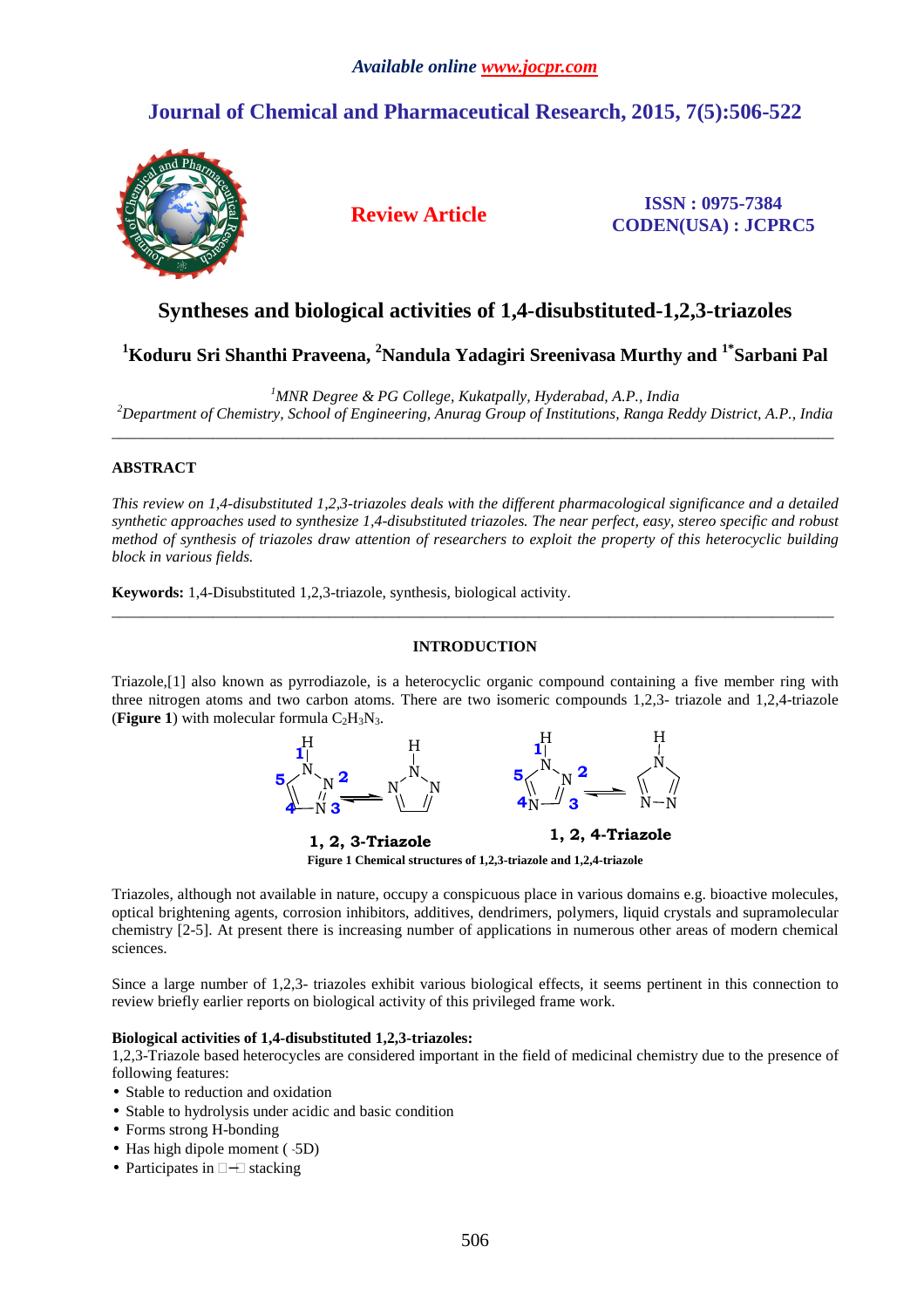- Bioisostere of peptide linkage, aromatic ring, double bonds & imidazole ring
- Can be used as linker

Biological activities of 1,4-disubstituted 1,2,3-triazoles are listed as follows (**Table 1**)

**Table 1 List of biologically active 1,4-disubstituted 1,2,3-triazoles** 

*\_\_\_\_\_\_\_\_\_\_\_\_\_\_\_\_\_\_\_\_\_\_\_\_\_\_\_\_\_\_\_\_\_\_\_\_\_\_\_\_\_\_\_\_\_\_\_\_\_\_\_\_\_\_\_\_\_\_\_\_\_\_\_\_\_\_\_\_\_\_\_\_\_\_\_\_\_\_*



**Antitubercular activity**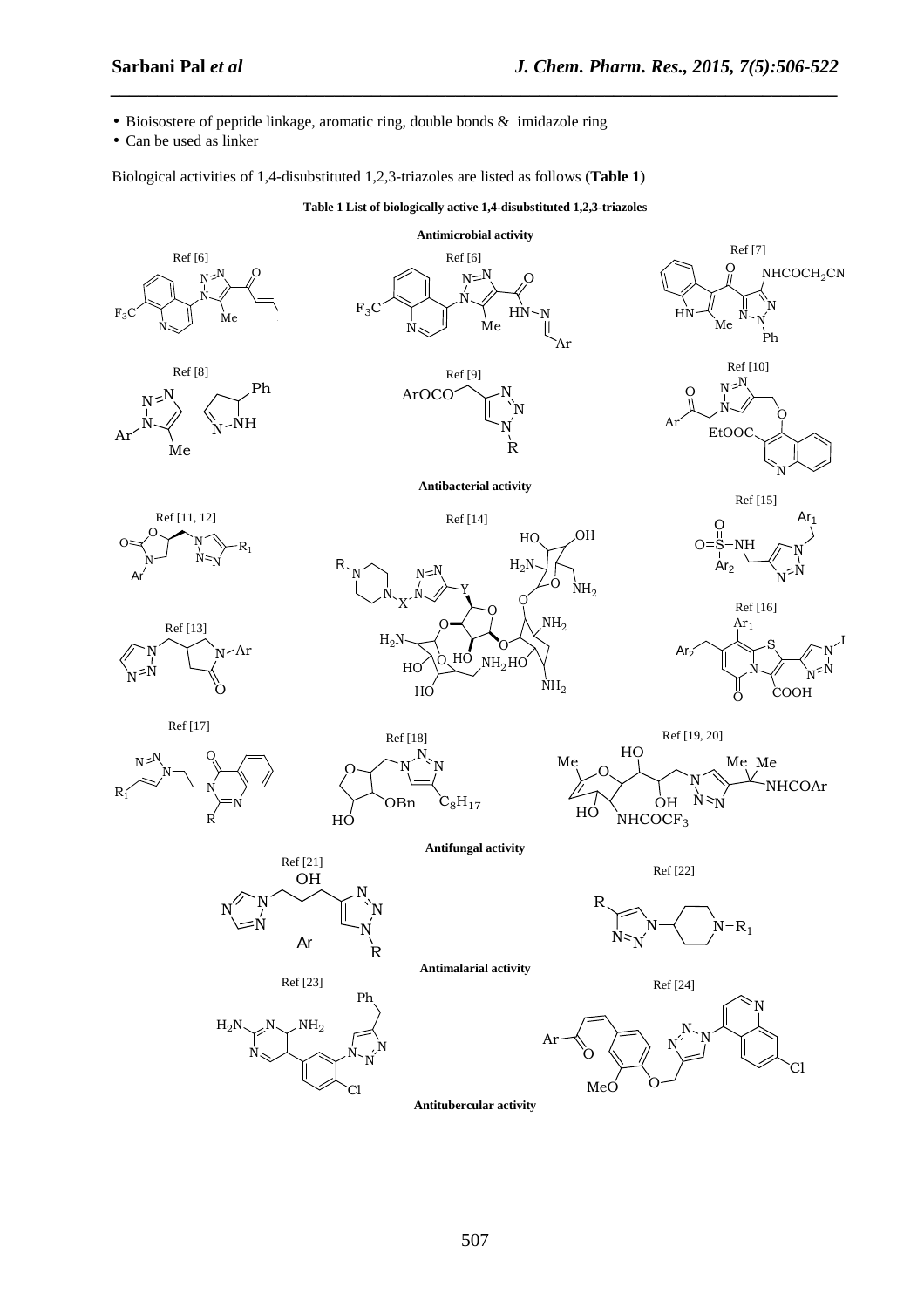![](_page_2_Figure_2.jpeg)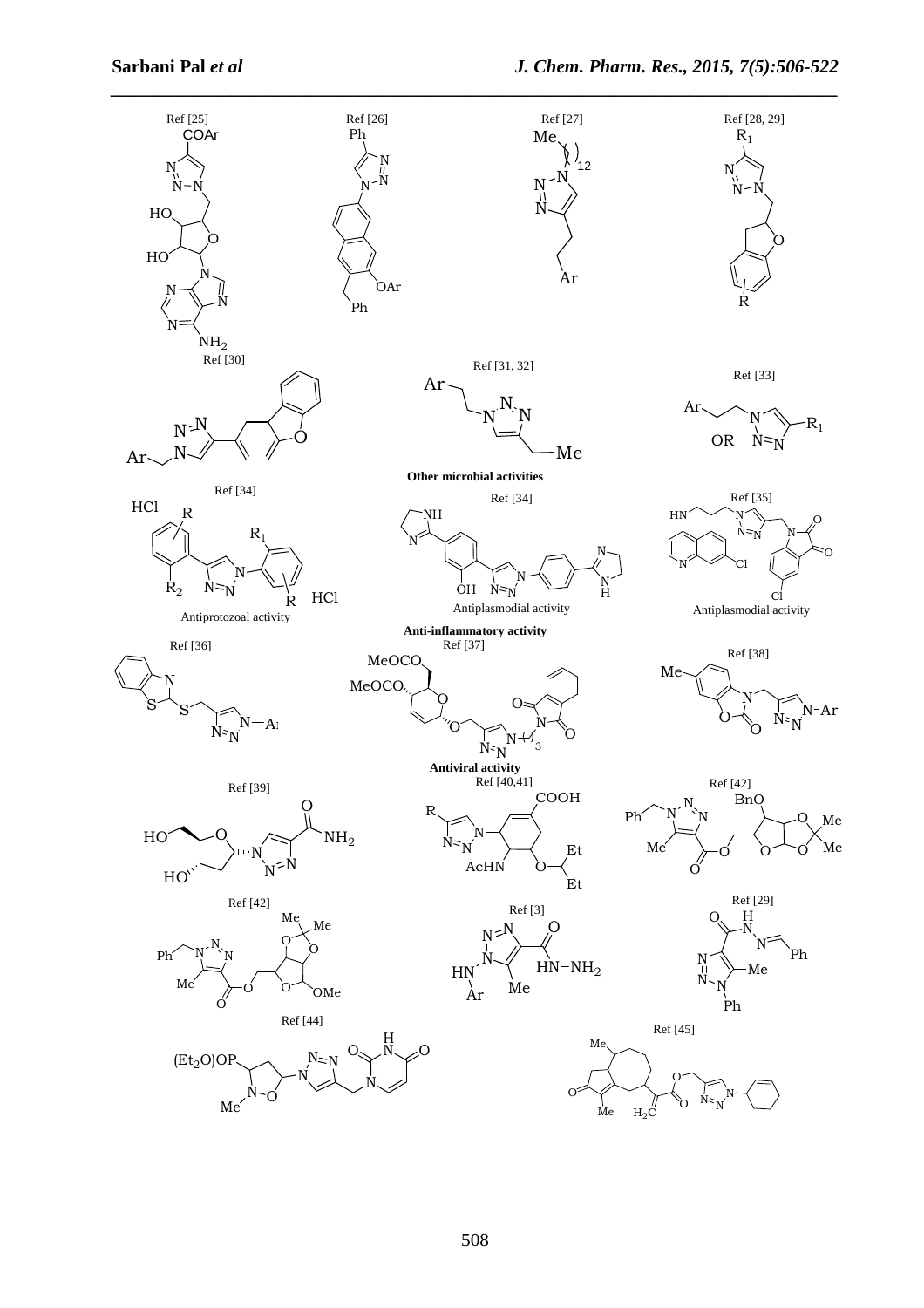![](_page_3_Figure_2.jpeg)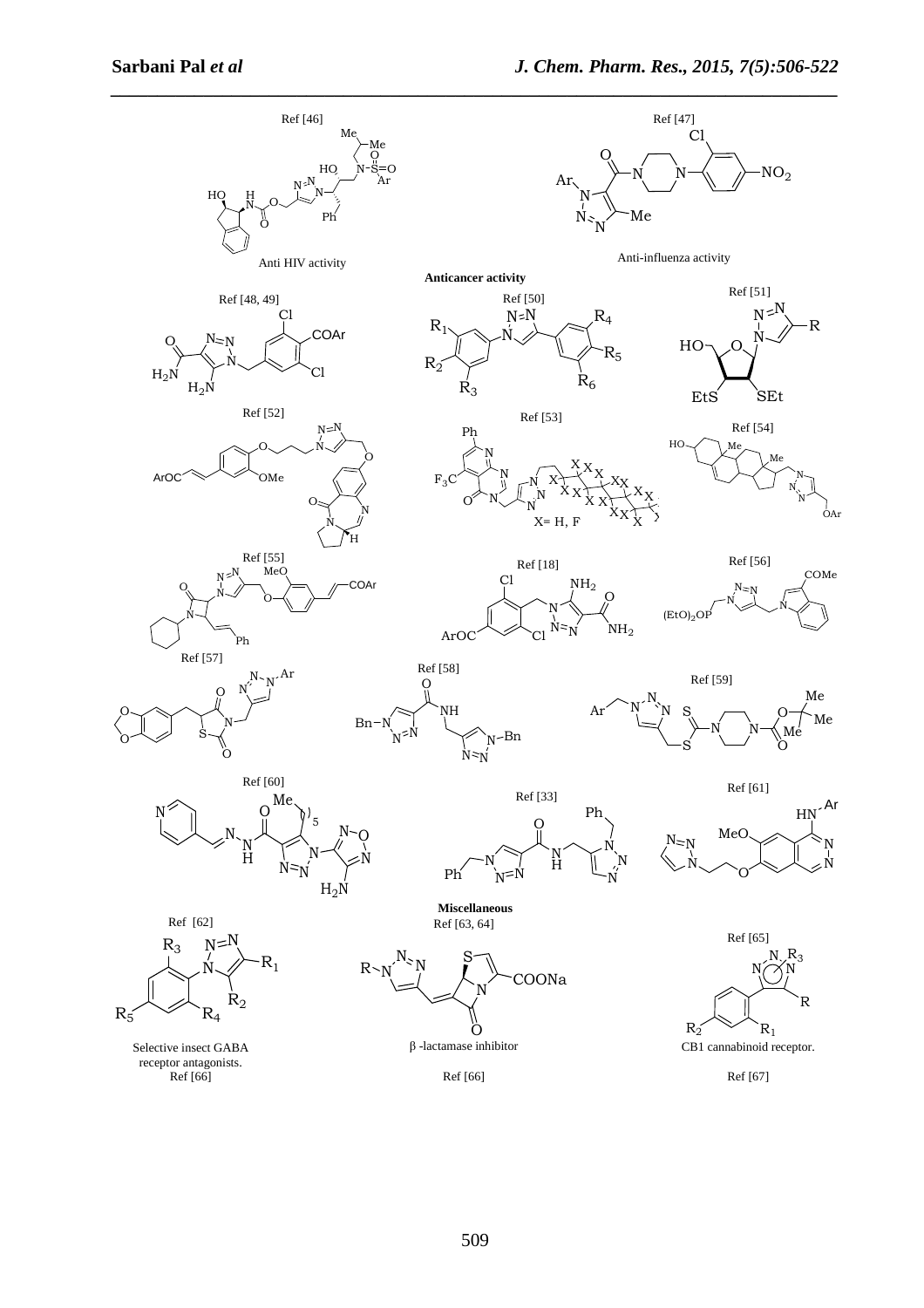![](_page_4_Figure_2.jpeg)

## **Synthesis:**

Following methods are available in the literature to synthesize 1,2,3- triazoles.

## **I Cycloaddition reactions between azide and alkyne to give triazole**

Probably the most efficient method for the synthesis of 1,2,3-triazoles is the dipolar [3+2] cycloaddition of organic azides and alkynes. Several approaches were found in the literature which differs in solvents, catalysts and reaction conditions (**Figure 2**) summarizes few of those.

![](_page_4_Figure_7.jpeg)

**Figure 2 Different conditions and most often used metal salts for azide-alkyne cycloaddition to synthesize 1,2,3-triazole**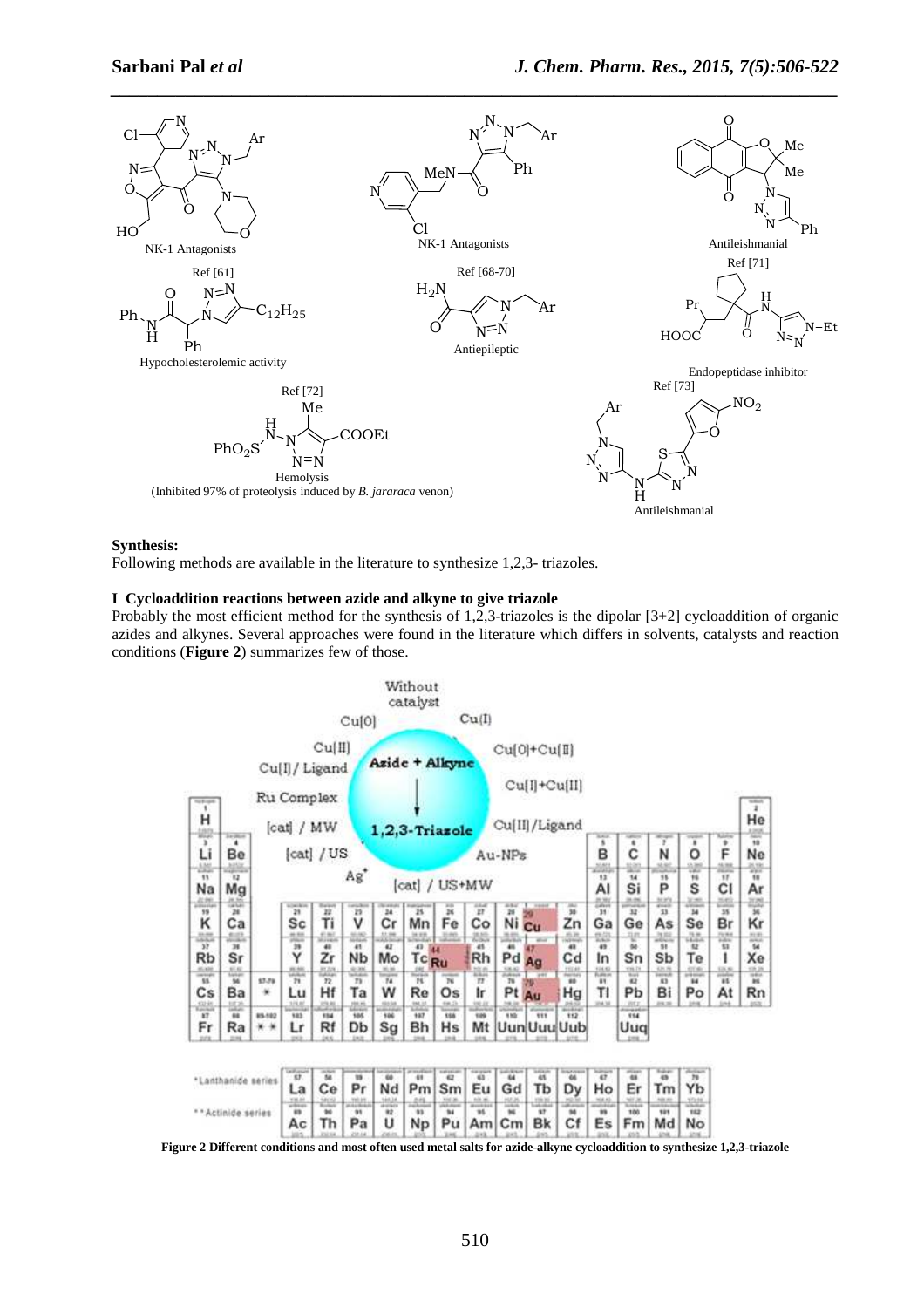#### **A. Without catalyst**

The classical Huisgen-type thermal 1,3- dipolar cycloaddition of azide and terminal alkyne, [74,75] resulted in 1:1 mixtures of 1,4- and 1,5-disubstituted 1,2,3-triazoles (**Scheme 1**). Degl'lnnocenti and his co-workers heated different azides with acetylenic silyl ketones under reflux in toluene to afford 1-substituted-1,2,3-triazolyl-4- and -5 acylsilanes [76].

*\_\_\_\_\_\_\_\_\_\_\_\_\_\_\_\_\_\_\_\_\_\_\_\_\_\_\_\_\_\_\_\_\_\_\_\_\_\_\_\_\_\_\_\_\_\_\_\_\_\_\_\_\_\_\_\_\_\_\_\_\_\_\_\_\_\_\_\_\_\_\_\_\_\_\_\_\_\_*

![](_page_5_Figure_4.jpeg)

#### **B With catalyst**

Over the years different catalysts were discovered for azide-alkyne cycloaddition. In this section we intended to give an overview of important developments of catalysts highlighting mainly 1,4-disubstituted 1,2,3-triazoles not 1,5 disubstituted regioisomer. From the literature survey it was found that copper catalysed reaction (CuAAC) mainly gives 1,4-isomer where as ruthenium proceduces 1,5-regioisomer (RuAAC) [77] (**Scheme 2**).

![](_page_5_Figure_7.jpeg)

## **i. Copper**

*Cu (I) as a catalyst* 

K. Barry Sharpless and co-workers reported [78] the synthesis of a regioisomeric 1,4-disubstituted 1,2,3-triazole by using the copper(I) catalyst. This cycloaddition reaction between azides and terminal alkynes, called 'click chemistry', copper (I)-catalyzed azide alkyne cycloaddition (CuAAC) to give 1,4-disubstituted 1,2,3-triazoles under mild reaction conditions (**Scheme 3**).

R<sup>1</sup> N<sup>3</sup> + R<sup>2</sup> N N N R<sup>1</sup> Cu<sup>I</sup> R<sup>2</sup> **Scheme 3** 

As it is not possible to give a complete account of azide-alkyne cycloaddition only few developments of this field have been incorporated.

**Scheme 4** represents a comprehensive collection of different CuAAC using copper(I) species eg. CuCl, CuBr, CuI and Cu2O as catalyst. As Cu (I) is unstable, stabilizing ligands or additives were also used to improve the performance.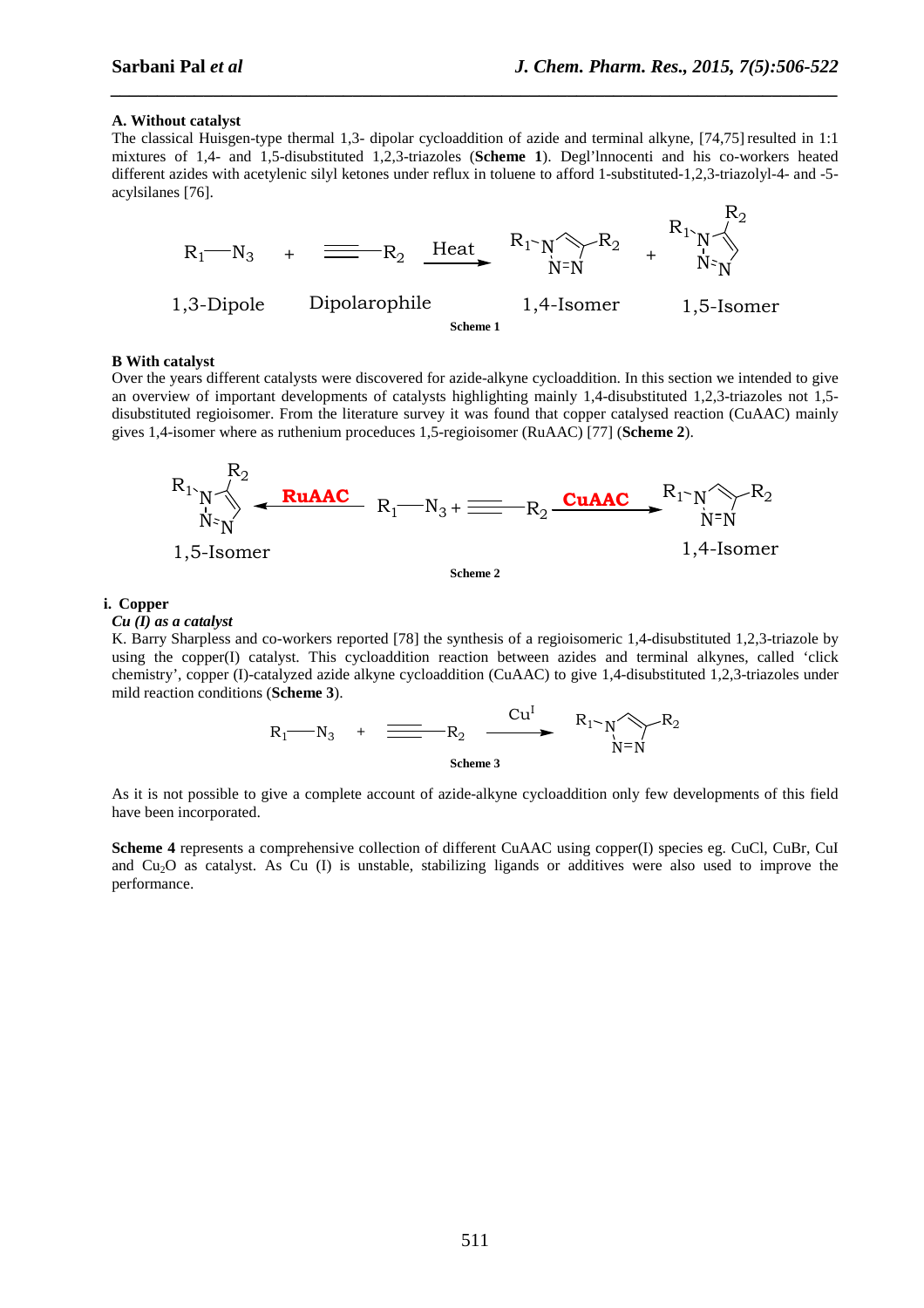![](_page_6_Figure_2.jpeg)

**Scheme 4** 

Cu (I) species, the actual catalyst in CuAAC reaction was generated *in situ* mainly either by

- $Cu(0)$  and a oxidising agent (or)
- $Cu^{+2}$  and a reducing agent.

## *Cu (0) as pre-catalyst*

**Scheme 5** represents the important achievements in construction of 1,2,3-triazoles using Cu(0) pre-catalyst during last ten years.

![](_page_6_Figure_9.jpeg)

**Scheme 5**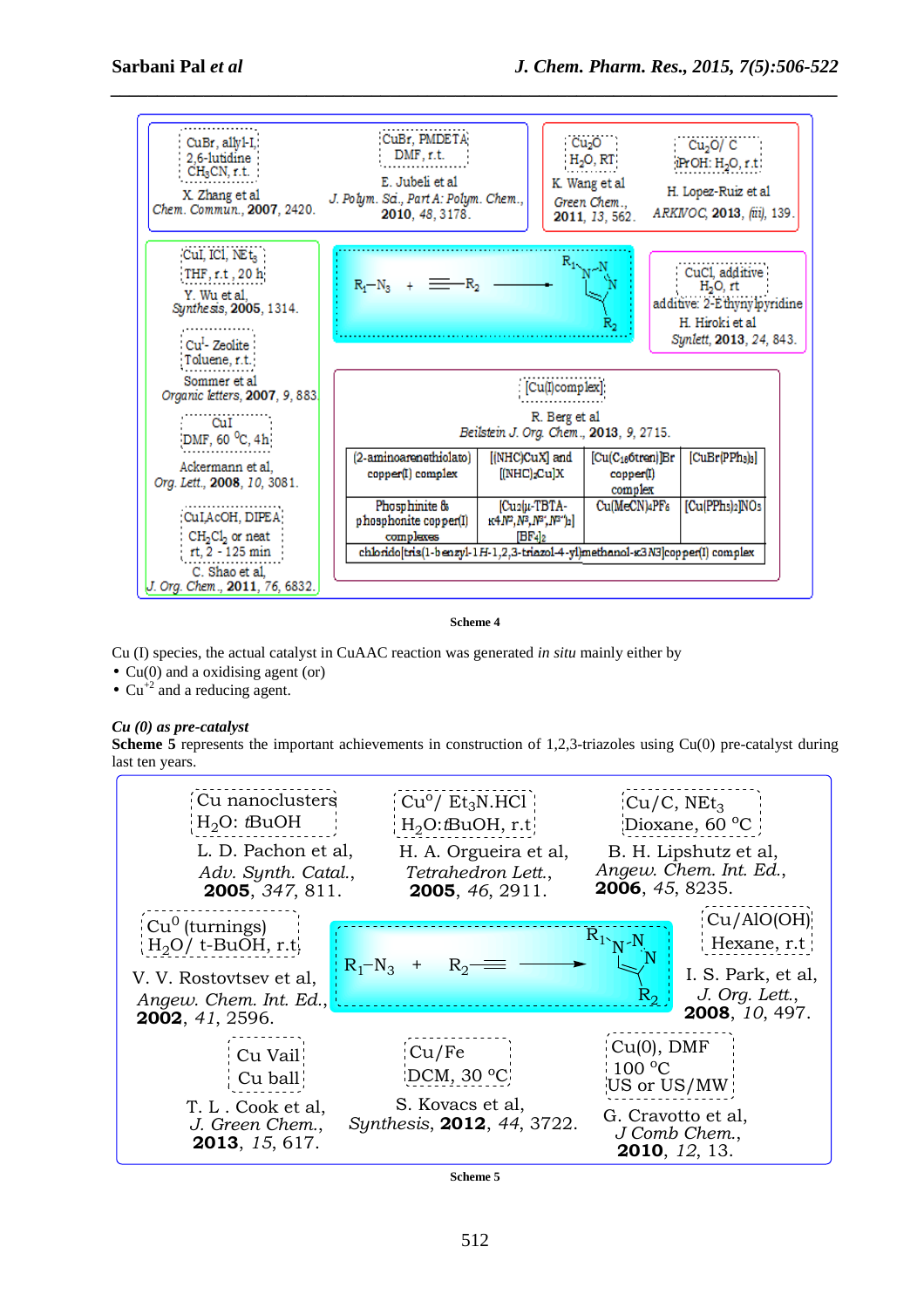## *Cu (II) as pre-catalyst*

Cu (II) along with a reductant was first used by K. B. Sharpless and his co-workers (**Scheme 6**) [79].

![](_page_7_Figure_4.jpeg)

*\_\_\_\_\_\_\_\_\_\_\_\_\_\_\_\_\_\_\_\_\_\_\_\_\_\_\_\_\_\_\_\_\_\_\_\_\_\_\_\_\_\_\_\_\_\_\_\_\_\_\_\_\_\_\_\_\_\_\_\_\_\_\_\_\_\_\_\_\_\_\_\_\_\_\_\_\_\_*

Other efficient protocols using Cu(II) are represented as follows (**Scheme 7**).

![](_page_7_Figure_6.jpeg)

**Scheme 7** 

In combination with copper (II) salts, ligands were added as additives, so that no oxidant can attack at the copper (I) ion. Commonly used ligands (**Table 2**) are listed below [80].

#### **Table 2 List of ligands/additives**

![](_page_7_Figure_10.jpeg)

Catalytically active copper (I) species are generated *in situ* from zinc oxide nanoparticles. By using semiconductor nanoparticles as the photocatalyst, photoinduced copper(I)-catalyzed azide-alkyne cycloaddition reaction, initiated by zinc-oxide semiconductor nanoparticles was reported by O. Yetiskin *et al*. (**Scheme 8**) [81].

![](_page_7_Figure_12.jpeg)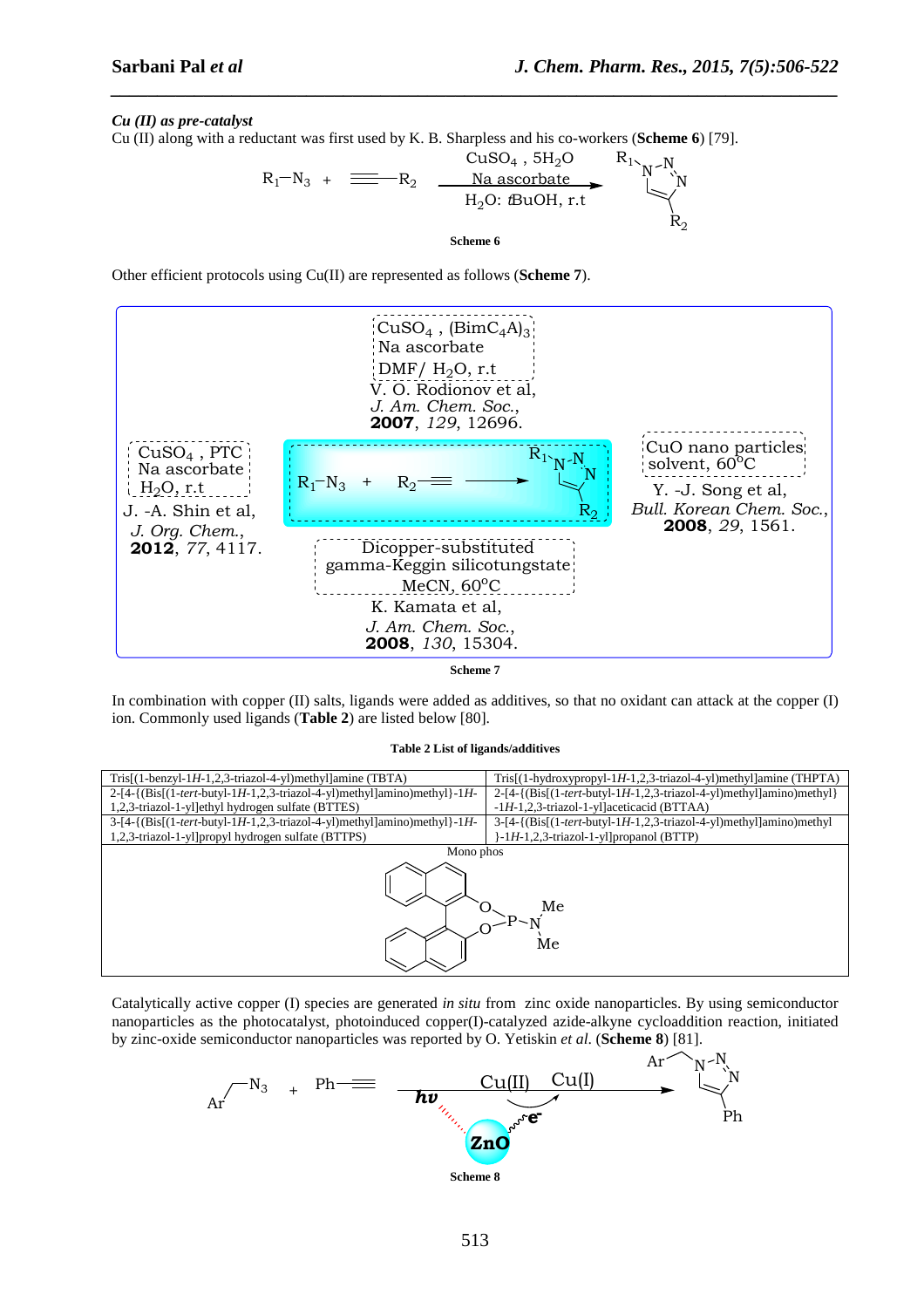## *Combination of Cu (0), Cu (I) and Cu (II) as catalyst*

**Scheme 9** represents various examples of azide-alkyne cycloaddition under the catalytic effect of dual systems e.g. (a) Cu  $(0)$  and Cu  $(II)$  and  $(b)$  Cu $(I)$  and Cu $(II)$ .

*\_\_\_\_\_\_\_\_\_\_\_\_\_\_\_\_\_\_\_\_\_\_\_\_\_\_\_\_\_\_\_\_\_\_\_\_\_\_\_\_\_\_\_\_\_\_\_\_\_\_\_\_\_\_\_\_\_\_\_\_\_\_\_\_\_\_\_\_\_\_\_\_\_\_\_\_\_\_*

![](_page_8_Figure_4.jpeg)

## **ii. Other than copper**

J. McNulty *et al.* developed Ag<sup>I</sup>-catalyzed azide–alkyne cycloaddition reaction (Ag-AAC) at room temperature in presence of either a  $Ag^1$  complex of type  $[Ag^I(L_2)(OAc)]$  as promoter or a homogeneous silver(I) catalyst to synthesize 1,4-disubstituted triazole in high yield. In 2012, P. N. Liu *et al*. performed the same reaction in presence of ruthenium hydride complex  $RuH_2(CO)(PPh_3)$ <sub>3</sub> as catalyst in THF solvent (RuAAC) and surprisingly isolated 1,4disubstituted triazole instead of expected 1,5-regioisomer in ruthenium catalyzed azide-alkyne cyclo addition. In a latest development S. Rej and his co-workers achieved regioselective azide-alkyne cycloaddition when they performed the reaction at room temperature in presence of rhombic-dodecahedral gold nanocrystals bound by {110} facets as catalyst and triethyl amine as base in aqueous medium (**Scheme 10**).

![](_page_8_Figure_7.jpeg)

**Scheme 10** 

## **C Intramolecular azide-alkyne reaction**

Duan *et al*. done intramolecular 1,3-dipolar cycloaddition reaction by Cu<sub>2</sub>O nanoparticles (Cu<sub>2</sub>O-NP) as catalyst in the presence of acetonitrile solvent (**Scheme 11**) [82].

![](_page_8_Figure_11.jpeg)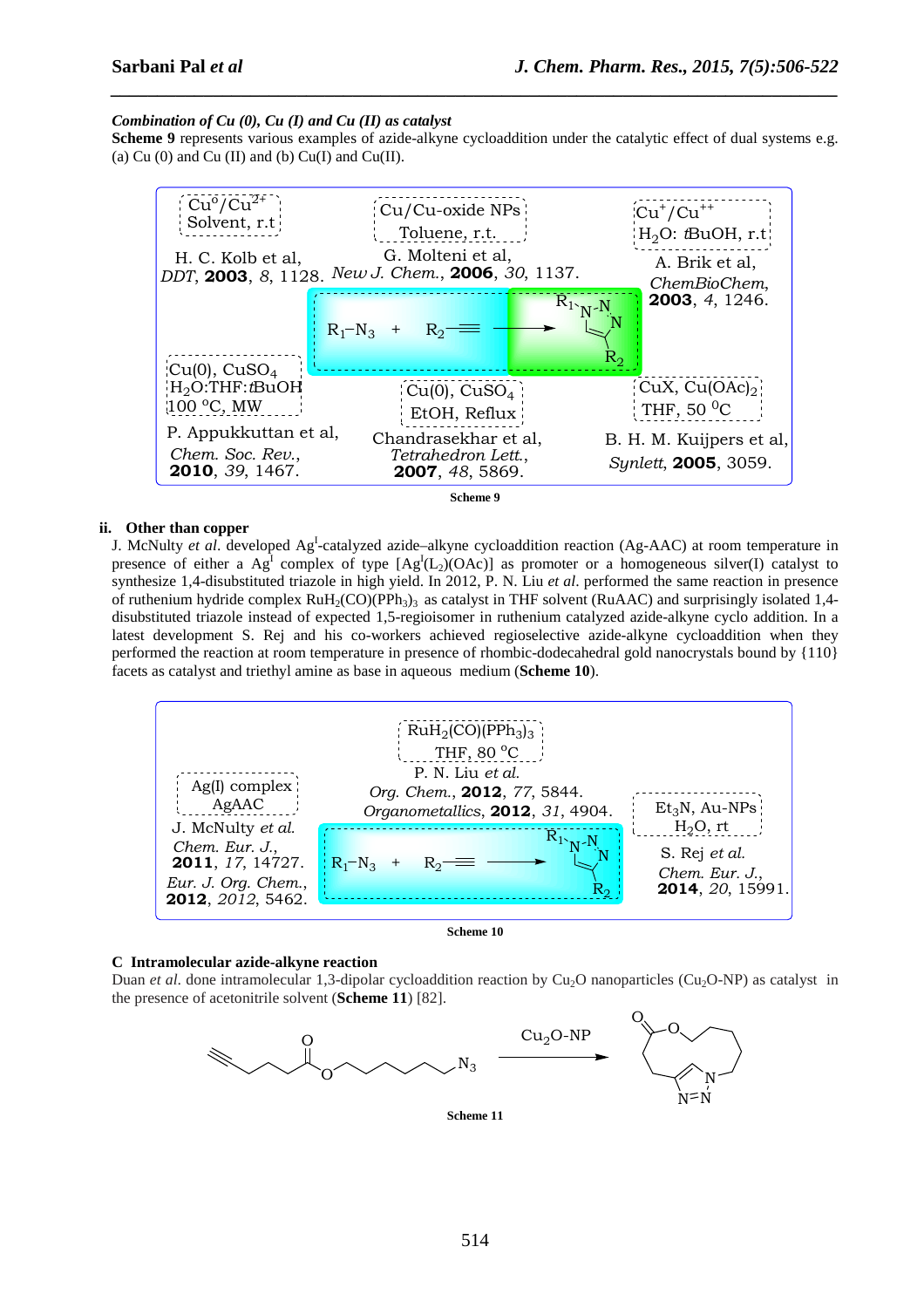#### **D Reaction between azide and non-terminal alkyne**

J. E Hein *et al*. performed the reaction between iodoalkynes as viable substrates for CuAAC reactions and catalytic quantities of amines like tris $((1,2,3-triazolyl)$ methyl)amine (TTTA) as ligand, which reduces the formation of undesired byproducts (**Scheme 12**) [83].

*\_\_\_\_\_\_\_\_\_\_\_\_\_\_\_\_\_\_\_\_\_\_\_\_\_\_\_\_\_\_\_\_\_\_\_\_\_\_\_\_\_\_\_\_\_\_\_\_\_\_\_\_\_\_\_\_\_\_\_\_\_\_\_\_\_\_\_\_\_\_\_\_\_\_\_\_\_\_*

$$
R_1-N_3 + I \xrightarrow{\text{Cul, TTTA}} R_1 \xrightarrow{\text{R}_1 \cdot \text{N} \cdot \text{N} \cdot \text{N}} R_2
$$
\n
$$
\xrightarrow{\text{Cul, TTTA}} R_1 \xrightarrow{\text{R}_1 \cdot \text{N} \cdot \text{N} \cdot \text{N} \cdot \text{N}} R_2
$$
\n
$$
\xrightarrow{\text{Scheme 12}}
$$

#### **E Reaction between azide and metallated alkyne**

An unanalyzed cycloaddition reaction with metallated alkynes and azides (**Scheme 13**) was done by Ankimova in 1960's. This reaction was reinvestigated in 2004 by Krasinski *et al*. The similar reaction by using lithiated alkynes and azides was done by Meza-Avina *et al*. The reaction was done with alkynylzinc or zincates with azides to form metallo triazoles. Y. Zhou *et al*. performed copper-catalyzed cycloaddition of azides with mixed-aluminum acetylides and obtained chemo- and regioselective aluminotriazoles.

![](_page_9_Figure_7.jpeg)

![](_page_9_Figure_8.jpeg)

I. P. Silvestri *et al*. afford 1,4-disubstituted 1,2,3-triazoles on reacting silver acetylides and organic azides under copper (I) catalysis. Mechanistic studies implicate that the process involve transmetallation to copper acetylides prior to cycloaddition (**Scheme 14**). This demonstrates that the silver acetylides serves as suitable precursors for entry into copper-mediated coupling reactions [84].

R<sup>1</sup> N<sup>3</sup> + R<sup>2</sup> N N R<sup>1</sup> N R<sup>1</sup> Ag [Cu(MeCN)4]PF<sup>6</sup> 1, 10-phenanthroline n Pyridine, r.t, 24 h

**Scheme 14** 

#### **F Reaction between metallated azide and alkyne**

Jagerovic and his co-workers developed efficient method for 1,2,3-triazoles by cycloaddition of tri-*n*-butyltin azide with mono- or disubstituted alkynes under pressure and heating conditions (**Scheme 15**) [65].

![](_page_9_Figure_14.jpeg)

## **G Reaction between** *in situ* **generated azide and alkyne**

#### **i.** *In situ* **generated azide**

The required azide for the reaction to afford 1,2,3-triazole molecules, was generated *in situ* from various sources (**Figure 3**).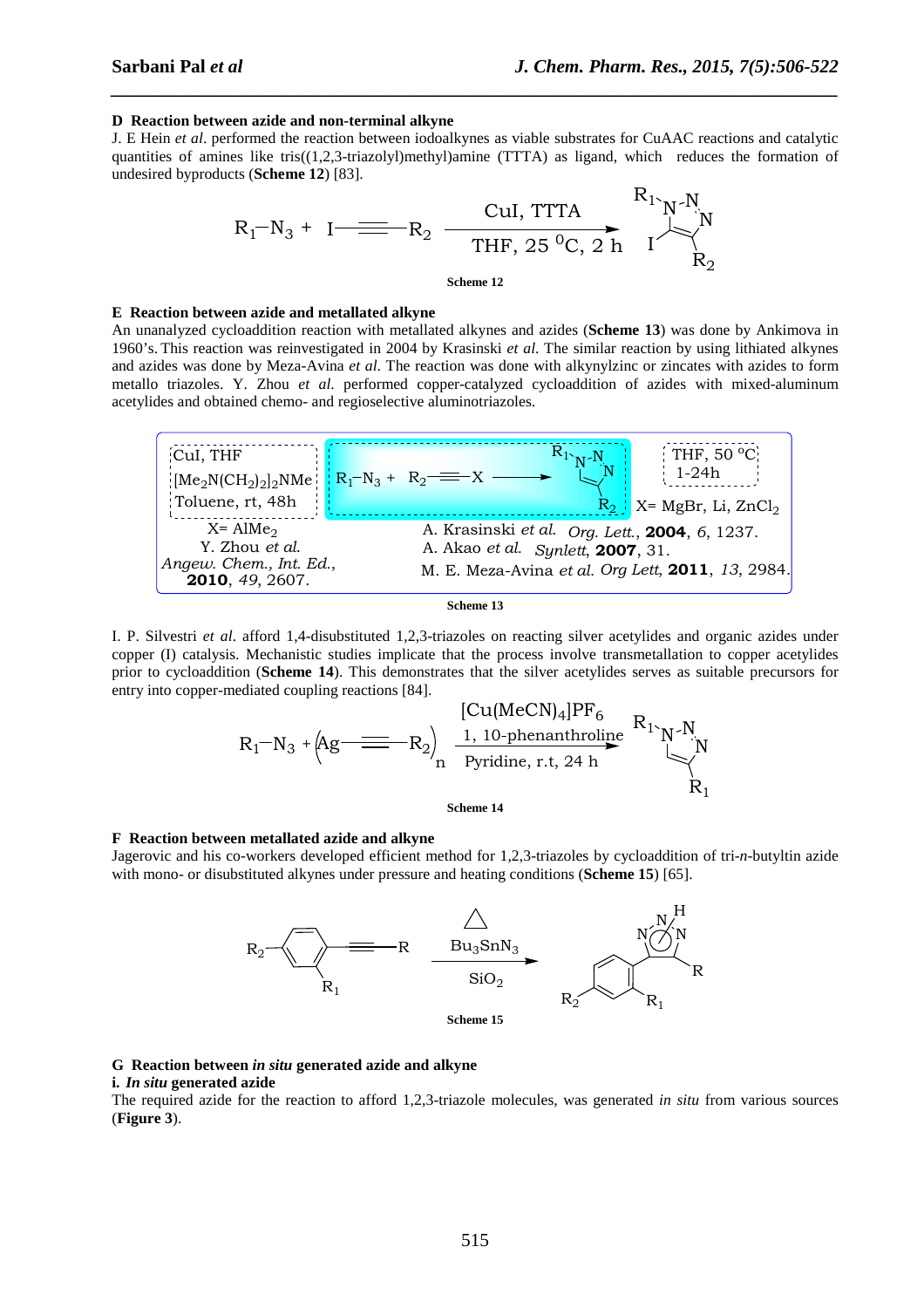| <b>Precursors</b> | <b>Halides</b>                                                        |
|-------------------|-----------------------------------------------------------------------|
|                   | <b>Aziridines</b>                                                     |
|                   | Alkyne<br>in situ<br><b>Primary amines</b><br>1,2,3-Triazole<br>Azide |
|                   | generation<br>Aryl boronic acids                                      |
|                   | <b>Alkynoic acids</b>                                                 |
|                   | <b>Epoxides</b>                                                       |

*\_\_\_\_\_\_\_\_\_\_\_\_\_\_\_\_\_\_\_\_\_\_\_\_\_\_\_\_\_\_\_\_\_\_\_\_\_\_\_\_\_\_\_\_\_\_\_\_\_\_\_\_\_\_\_\_\_\_\_\_\_\_\_\_\_\_\_\_\_\_\_\_\_\_\_\_\_\_*

**Figure 3** *In situ* **generation of azide from various sources** 

## *From alkyl/aryl halides*

1,4-Disubstituted 1,2,3-triazoles are prepared by a multi- component reaction from corresponding alkyl/aryl halides, sodium azide, and alkynes by using different catalytic systems, on different catalyst supports like silica, alumina and poly(4-vinyl pyridine) in various solvents (**Scheme 16**).

![](_page_10_Figure_6.jpeg)

## *From aziridines*

Markov and Polyakov performed one-pot synthesis of 1,2,3-triazoles by using *N*-sulfonylaziridines, phenylacetylene, NaN3 and Cu2Cl2 in catalytic amounts in aqueous acetonitrile (**Scheme 17**).[85].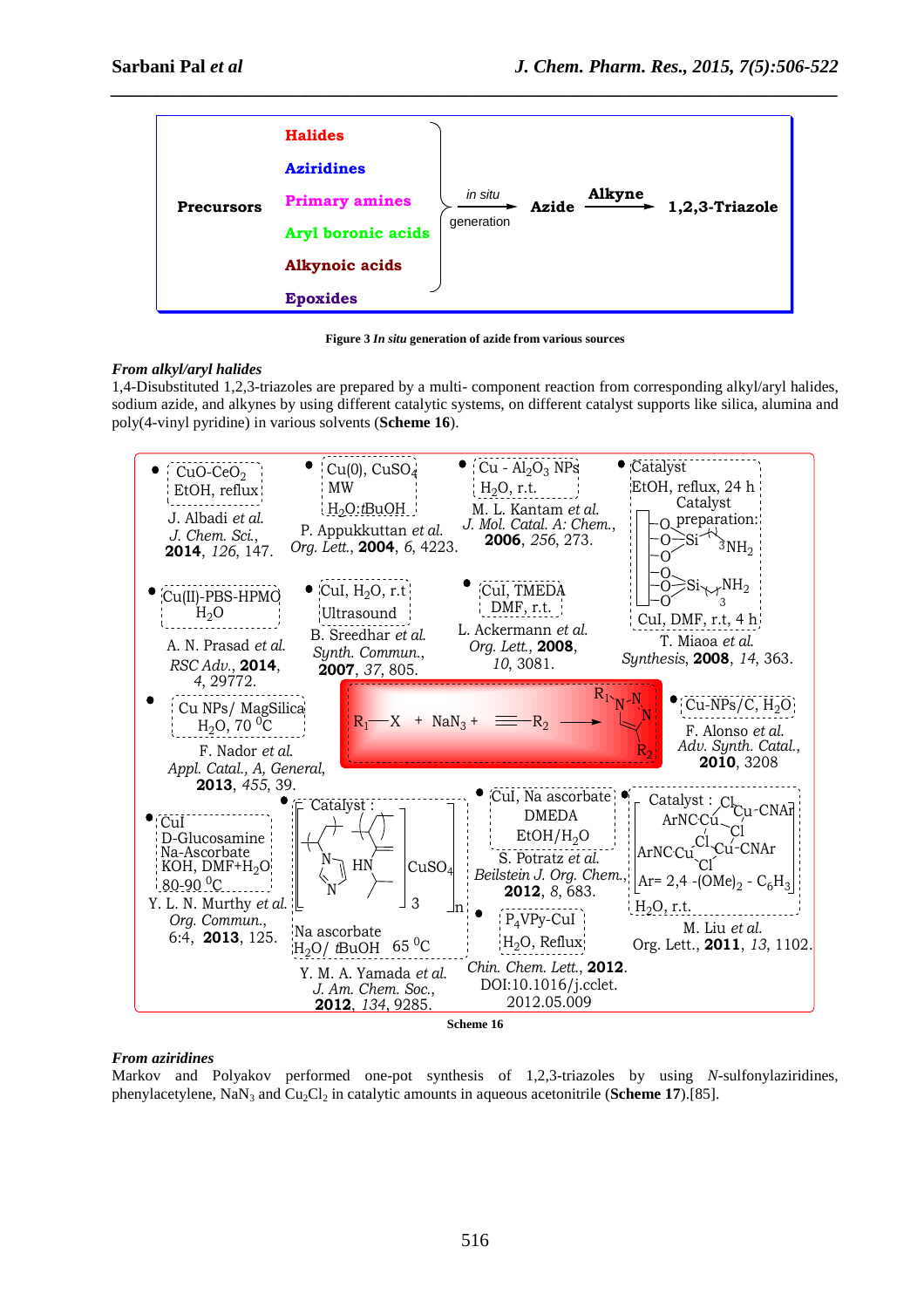![](_page_11_Figure_2.jpeg)

*\_\_\_\_\_\_\_\_\_\_\_\_\_\_\_\_\_\_\_\_\_\_\_\_\_\_\_\_\_\_\_\_\_\_\_\_\_\_\_\_\_\_\_\_\_\_\_\_\_\_\_\_\_\_\_\_\_\_\_\_\_\_\_\_\_\_\_\_\_\_\_\_\_\_\_\_\_\_*

#### *From aniline*

Moorhouse and Moses performed microwave irradiation to afford 1,4-disubstituted 1,2,3-triazoles. One-pot azidation of anilines generated *in situ* azides and reacted with alkynes (**Scheme 18**) [86].

![](_page_11_Figure_5.jpeg)

## *From boronic acids*

Copper(II)-catalyzed conversion of heteroaryl/aryl boronic acids, trifluoroborates and boronates into the corresponding azide derivatives, which are further converted to 1,4-disubstituted1,2,3-triazoles, on the other hand condensation of boronic acids, alkynes and sodium azide by using catalytic amount of clay-Cu(II) catalyst was used (**Scheme 19**).

![](_page_11_Figure_8.jpeg)

## *From alkynoic acids*

Kolarovic and his co-workers done the decarboxylative coupling of alkynoic acids and 1,3-dipolar cycloaddition (**Scheme 20**). This reaction avoids the usage of highly volatile or gaseous terminal alkynes [87].

$$
R-I + R_1 \longrightarrow \text{EOOOH} \quad \xrightarrow{\text{U} \cdot \text{S}_4, \text{S}_2 \cdot \text{S}_4, \text{S}_2 \cdot \text{S}_5 \cdot \text{S}_7, \text{N}_8 \cdot \text{S}_8 \cdot \text{S}_9 \cdot \text{S}_9 \cdot \text{S}_9 \cdot \text{S}_9 \cdot \text{S}_9 \cdot \text{S}_9 \cdot \text{S}_9 \cdot \text{S}_9 \cdot \text{S}_9 \cdot \text{S}_9 \cdot \text{S}_9 \cdot \text{S}_9 \cdot \text{S}_9 \cdot \text{S}_9 \cdot \text{S}_9 \cdot \text{S}_9 \cdot \text{S}_9 \cdot \text{S}_9 \cdot \text{S}_9 \cdot \text{S}_9 \cdot \text{S}_9 \cdot \text{S}_9 \cdot \text{S}_9 \cdot \text{S}_9 \cdot \text{S}_9 \cdot \text{S}_9 \cdot \text{S}_9 \cdot \text{S}_9 \cdot \text{S}_9 \cdot \text{S}_9 \cdot \text{S}_9 \cdot \text{S}_9 \cdot \text{S}_9 \cdot \text{S}_9 \cdot \text{S}_9 \cdot \text{S}_9 \cdot \text{S}_9 \cdot \text{S}_9 \cdot \text{S}_9 \cdot \text{S}_9 \cdot \text{S}_9 \cdot \text{S}_9 \cdot \text{S}_9 \cdot \text{S}_9 \cdot \text{S}_9 \cdot \text{S}_9 \cdot \text{S}_9 \cdot \text{S}_9 \cdot \text{S}_9 \cdot \text{S}_9 \cdot \text{S}_9 \cdot \text{S}_9 \cdot \text{S}_9 \cdot \text{S}_9 \cdot \text{S}_9 \cdot \text{S}_9 \cdot \text{S}_9 \cdot \text{S}_9 \cdot \text{S}_9 \cdot \text{S}_9 \cdot \text{S}_9 \cdot \text{S}_9 \cdot \text{S}_9 \cdot \text{S}_9 \cdot \text{S}_9 \cdot \text{S}_9 \cdot \text{S}_9 \cdot \text{S}_9 \cdot \text{S}_9 \cdot \text{S}_9 \cdot \text{S}_9 \cdot \text{S}_9 \cdot \text{S}_9 \cdot \text{S}_9 \cdot \text{S}_9 \cdot \text{S}_9 \cdot \text{S}_9 \cdot \text{S}_9 \cdot \text{S}_9 \cdot \text{S}_9 \cdot \text{S}_9 \cdot \text{S}_9 \cdot \text{S}_9 \cdot \text{S}_9 \
$$

#### *From epoxides*

Hashjin and his co-workers done one-pot three-component condensation of alkynes, epoxides and sodium azide by using catalytic amount of  $SiO_2/CuSO_4$  and ascorbic acid in aqueous medium at ambient temperature (**Scheme 21**) [88].

$$
R\n\n0 + R1\n\n\nSiO2, CuSO4 R\n\nNaN3, H2O, 6 h, r.t.\n\n\n\n
$$
R\n\nN-NNR1
$$
\n  
\n  
\n
$$
R\n\nN-NNR1
$$
$$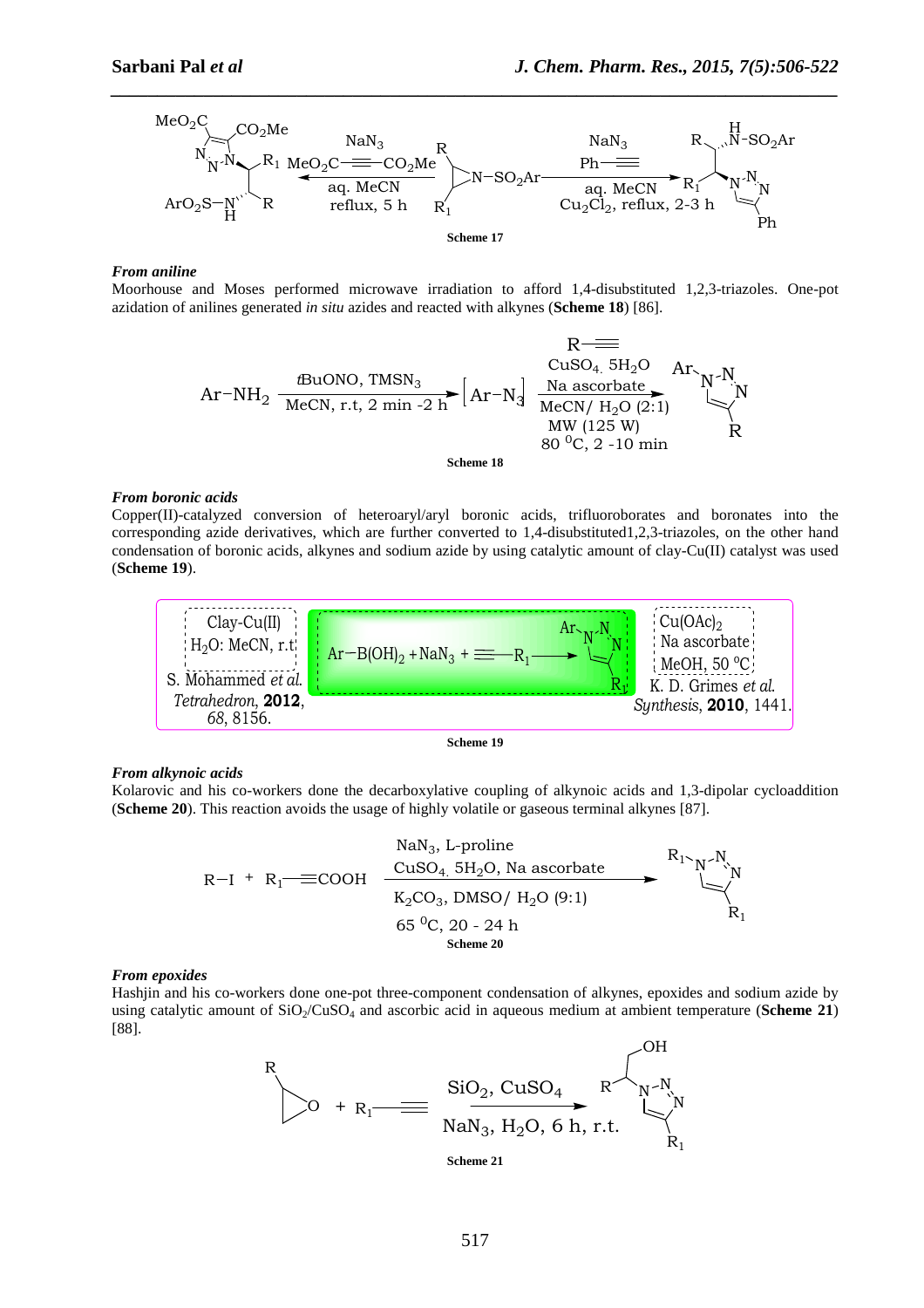#### **ii.** *In situ* **generated alkyne**

One-pot reaction for a one-carbon homologation of various aldehydes followed by CuAAC reaction gives 1,4 disubstituted 1,2,3-triazoles without the isolation of the alkyne intermediates (**Scheme 22**) [89].

*\_\_\_\_\_\_\_\_\_\_\_\_\_\_\_\_\_\_\_\_\_\_\_\_\_\_\_\_\_\_\_\_\_\_\_\_\_\_\_\_\_\_\_\_\_\_\_\_\_\_\_\_\_\_\_\_\_\_\_\_\_\_\_\_\_\_\_\_\_\_\_\_\_\_\_\_\_\_*

![](_page_12_Figure_4.jpeg)

F. Friscourt and G.-J. Boons performed one-pot three-step synthesis of 1,2,3-triazoles by copper-catalyzed reaction of azides with alkynes formed by a Sonogashira cross-coupling and desilylation (**Scheme 23**) [90].

$$
Ar-I + \equiv -\text{SiMe}_{3} \underbrace{\frac{Pd(PPh_{3})_{4}}{DIPEA, MeOH}}_{MW, 120 \text{ }^{o}C} \left[\begin{array}{c} Ar \\ \parallel \\ \parallel \\ \text{SiMe}_{3} \end{array}\right] \underbrace{\frac{CuI, BnN_{3}}{TBAF/THF}}_{MW, 120 \text{ }^{o}C} \underbrace{\begin{array}{c} N \\ \parallel \\ \text{Ni} \\ \text{SiMe}_{3} \end{array}}_{\text{Bn}}
$$

One-pot synthesis of 1,4-disubstituted 1,2,3-triazoles from *anti*-3-aryl-2,3-dibromopropanoic acids and organic azides in the presence of CuI in DMSO was performed by Chen and his co-workers (**Scheme 24**) [91].

![](_page_12_Figure_8.jpeg)

#### **II Cycloaddition reactions between azide and enolethers**

1,4-Disubstituted 1,2,3-triazoles were prepared by cycloaddition of alkyl azides and enol ethers under neat conditions (**Scheme 25**). The reaction can access ring-fused triazoles that are unavailable by azide-alkyne cycloadditions [92].

![](_page_12_Figure_11.jpeg)

**III Cycloaddition reactions between azide, ethylacetoacetate and sodium ethoxide** 

Narala *et al*. refluxed sodium ethoxide and ethylacetoacetate (2.5:1.0) in an round bottomed flask followed by the drop wise addition of 1-azido-4-methylbenzene. Reaction was carried out under N2 atmosphere (**Scheme 26**) [93].

![](_page_12_Figure_14.jpeg)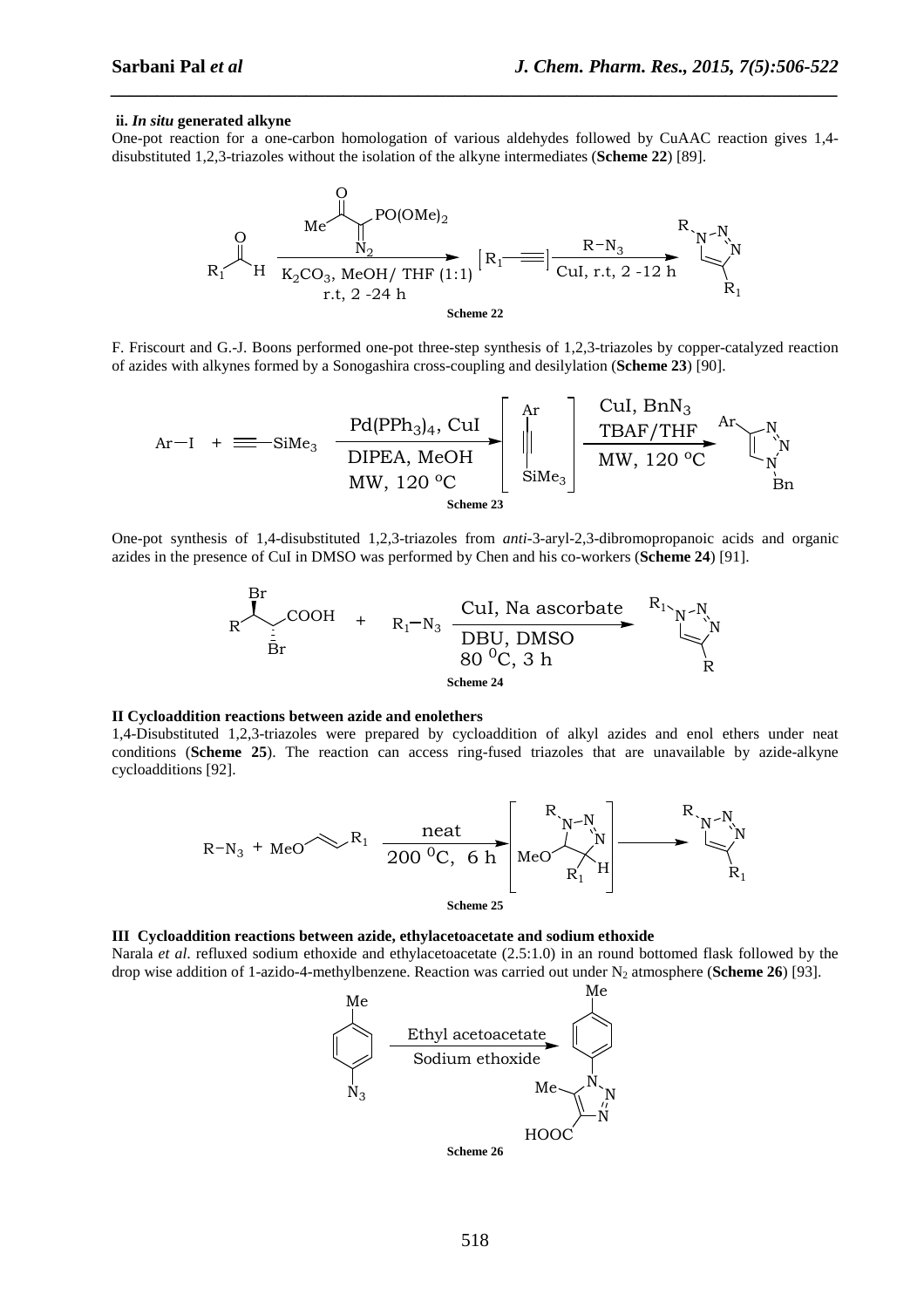## **IV Inverse electron-demand 1,3-dipolar cycloaddition**

Paixao and his co-workers synthesized 1,4-disubstituted 1,2,3-triazoles by applying inverse electron-demand-1,3 dipolar cycloaddition approach. The one-pot metal-free strategy can be accomplished with various alkylidene malononitriles and aromatic azides in the presence of base (**Scheme 27**) [94].

*\_\_\_\_\_\_\_\_\_\_\_\_\_\_\_\_\_\_\_\_\_\_\_\_\_\_\_\_\_\_\_\_\_\_\_\_\_\_\_\_\_\_\_\_\_\_\_\_\_\_\_\_\_\_\_\_\_\_\_\_\_\_\_\_\_\_\_\_\_\_\_\_\_\_\_\_\_\_*

![](_page_13_Figure_4.jpeg)

## **V Azide–alkyne cycloaddition by using 6-substituted tetrazolo [1,5-***a***]pyridines**

6-Substituted tetrazolo[1,5-*a*]pyridines are used for azide–alkyne cycloaddition with copper(I)-catalyst. X. Wang and his co-workers observed the *in situ* formed HOAc activated 2-azidopyridine–copper(I) complex (**Scheme 28**) [95].

![](_page_13_Figure_7.jpeg)

Above mentioned reactions, performed in the presence of various solvents are listed below [96].

| $\triangleright$ THF               | $\triangleright$ Pyridine                        | $\triangleright$ H <sub>2</sub> O/ROH        |
|------------------------------------|--------------------------------------------------|----------------------------------------------|
| $\triangleright$ DMF               | $\triangleright$ MeCN                            | $\triangleright$ MeCN/H <sub>2</sub> O       |
| $\triangleright$ DMSO              | $\triangleright$ CH <sub>2</sub> Cl <sub>2</sub> | $\triangleright$ Dioxane/H <sub>2</sub> O    |
| $\triangleright$ MeOH              | $\triangleright$ H <sub>2</sub> O                | $\triangleright$ MeCN/H <sub>2</sub> O/tBuOH |
| $\triangleright$ CHCl <sub>3</sub> | $\triangleright$ DMF/Pyridine                    | $\triangleright$ MeCN/H <sub>2</sub> O/DMSO  |
| $\triangleright$ MeCN              | $\triangleright$ DMF/THF                         | $\triangleright$ H <sub>2</sub> O/DMSO       |
| $\triangleright$ Toluene           | $\triangleright$ Toluene/tBuOH                   | $\triangleright$ H <sub>2</sub> O/tBuOH      |

#### **CONCLUSION**

Overall with the above literature survey at the backdrop, it is evident that 1,2,3-triazoles are undoubtedly attractive synthetic targets as they provide various applications. The remarkable features that make 1,2,3-triazoles very special are their ability to generate structurally diverse and complex compounds.

## **Acknowledgment**

The authors (S. Pal and K. S. S. Praveena) thank M. N. Raju for his constant encouragement.

#### **REFERENCES**

[1] IL Finar. "Organic Chemistry: Stereochemistry and the Chemistry of Natural Product, Vol.2, 5<sup>th</sup> Edition, pp 621.

[2] C Ornelas; JR Aranzaes; L Salmon; D Astruc. *Chem. Eur J,* **2008**, *14*, 50.

[3] C Ornelas; JR Aranzaes; E Cloutet; S Alves; D Astruc. *Angew Chem*., **2007**, *119*, 890.

[4] AJ Scheel; H Komber; BI Voit. *Macromol Rapid Commun.*, **2004**, *25*, 1175.

[5] H Gallardo; F Ely; AJ Bortoluzzi; G Conte. *Liq. Cryst.*, **2005**, *32*, 667.

[6] BS Holla; M Mahalinga; MS Karthikeyan; B Poojary; PM Akberali; NS Kumari. *Eur. J. Med. Chem.*, **2005**, *40*, 1173.

[7] H Behbehani; HM Ibrahim; S Makhseed; H Mahmoud. *Eur. J. Med. Chem.*, **2011**, *46*, 1813.

[8] BF Abdel-Wahab; EA Latif; HA Mohamed; GEA Awad. *Eur. J. Med. Chem.*, **2012**, *52*, 263.

[9] CP Kaushik; K Kumar; SK Singh; D Singh; S Saini. *Arabian Journal of Chemistry*, **2013**, http: //dx. doi. org/10.1016/j. arabjc.2013.09.023.(Article in press).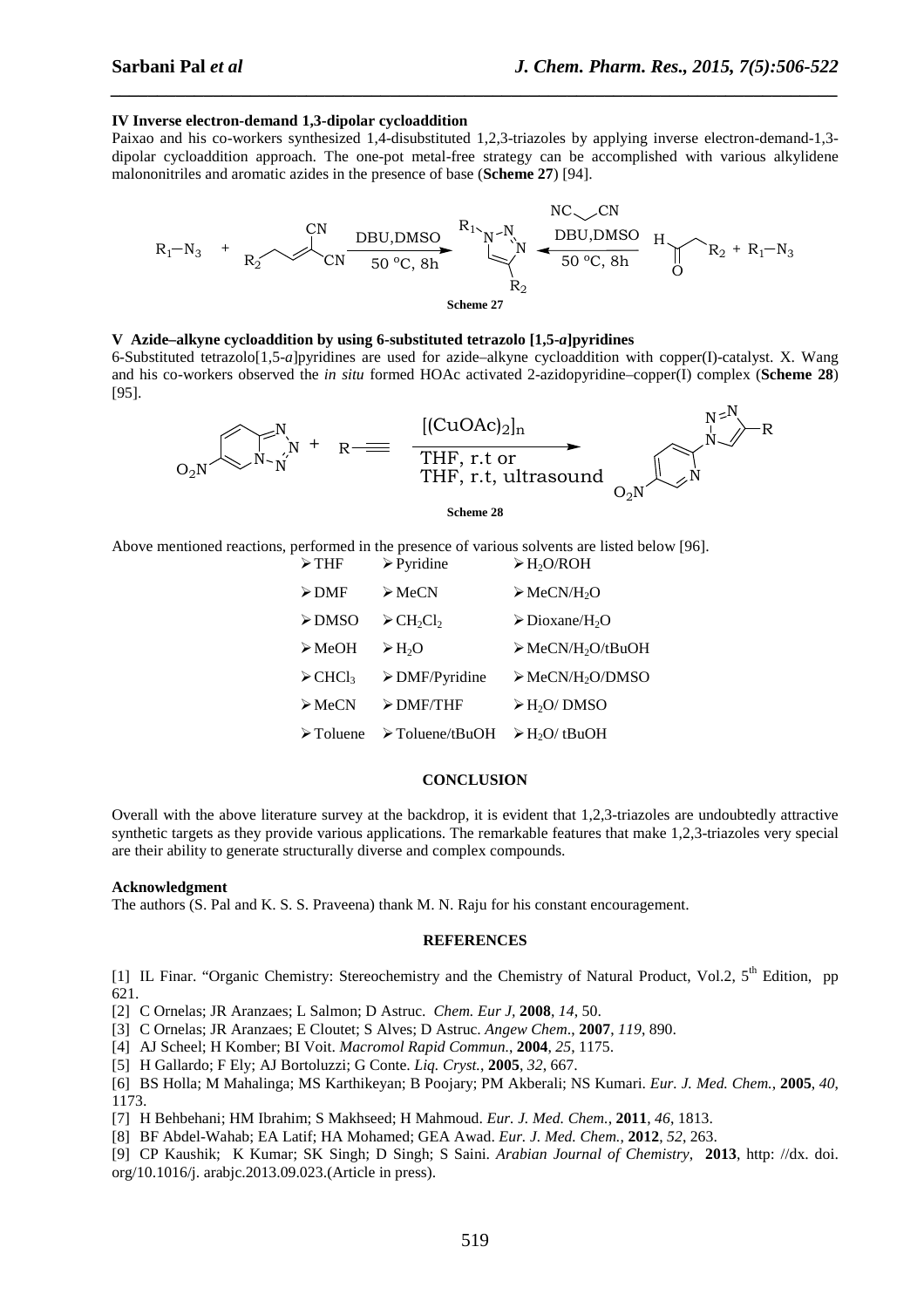[10] B Garudachari; AM Isloor; MN Satyanarayana; HK Fun; G Hegde. *Eur. J. Med. Chem.*, **2014**, *74*, 324.

[11] F Reck; F Zhou; M Girardot; G Kern; CJ Eyermann; NJ Hales; RR Ramsay; MB Gravestock. *J. Med. Chem.*, **2005**, *48*, 99.

*\_\_\_\_\_\_\_\_\_\_\_\_\_\_\_\_\_\_\_\_\_\_\_\_\_\_\_\_\_\_\_\_\_\_\_\_\_\_\_\_\_\_\_\_\_\_\_\_\_\_\_\_\_\_\_\_\_\_\_\_\_\_\_\_\_\_\_\_\_\_\_\_\_\_\_\_\_\_*

[12] OA Phillips; EE Udo; MEA Hamid; R Varghese. *Eur. J. Med. Chem.*, **2009**, *44*, 3217.

[13] JA Demaray; JE Thuener; MN Dawson; S Sucheck. J. *Bioorg. Med. Chem. Lett.,* **2008***, 18*, 4868.

[14] V Pokrovskaya; V Belakhov; M Hainrichson; S Yaron; T Baasov. *J. Med. Chem.*, **2009**, *52*, 2243.

[15] XL Wang; K Wan; CH Zhou. *Eur. J. Med. Chem.*, **2010**, *45*, 4631.

[16] C Bengtsson; AEG Lindgren; H Uvell; F Almqvist. *Eur. J. Med. Chem.*, **2012**, *54*, 637.

[17] G Krastina; I Ravina; I Mierina; D Zicane; M Turks; Z Tetere; A Leonciks. *Journal of Chemical and Pharmaceutical Research*, **2014**, *6*, 6.

[18] SB Otvos; A Georgiades; IM Mandity; L Kiss; F Fulop. *Beilstein J. Org. Chem.*, **2013**, *9*, 1508.

[19] H Hinou; R Miyoshi; Y Takasu; H Kai; M Kurogochi; S Arioka; X Gao; N Miura; N Fujitani; S Omoto; T

Yoshinaga; T Fujiwara; T Noshi; H Togame; H Takemoto; S Nishimura. *Chem Asian J*, **2011**, *6*, 1048.

[20] H Kai; H Hinou; S Nishimura. *Bioorg. Med. Chem.*, **2012**, *20*, 2739.

[21] NG Aher; VS Pore; NN Mishra; A Kumar; PK Shukla; A Sharma; MK Bhat. *Bioorg. Med. Chem. Lett.*, **2009**, *19*, 759.

[22] JN Sangshetti; RR Nagawade; DB Shinde. *Bioorg. Med. Chem. Lett.*, **2009**, *19*, 3564.

[23] DC Chan; CA Laughton; SF Queener; SF Stevens. *Bioorg. Med. Chem.*, **2002**, *10*, 3001.

[24] EM Guantai; K Ncokaji; TJ Egan; J Gut; PJ Rosenthal; PJ Smith; K Chibale. *Bioorg. Med. Chem.*, **2010**, *18*, 8243.

[25] RV Somu; H Boshoff; C Qiao; EM Bennett; CE Barry; CC Aldrich. *J. Med. Chem.*, **2006**, *49*, 31.

[26] RS Upadhayaya; GM Kulkarni; NR Vasireddy; JK Vandavasi; SS Dixit; V Sharma; J Chattopadhyaya. *Bioorg. Med. Chem.*, **2009**, *17*, 4681.

[27] ML Conte; A Marra; A Chambery; SS Gurcha; GS Besra; A Dondoni. *J. Org. Chem.*, **2010**, *75*, 6326

[28] NB Patel; IH Khan; SD Rajani. *Eur. J. Med. Chem.*, **2010**, *45*, 4293.

[29] RP Tripathi; AK Yadav; A Ajay; SS Bisht; V Chaturvedi; SK Sinha. *Eur J Med Chem*, **2010**, *45*, 142.

[30] T Yempala; JP Sridevi; P Yogeeswari; D Sriram; S Kantevari. *Eur. J. Med. Chem.*, **2014**, *71*, 160.

[31] C Menendez; A Chollet; F Rodriguez; C Inard; MR Pasca; C Lherbet. *Eur. J. Med. Chem.*, **2012**, *52*, 275.

[32] C Menendez; S Gau; C Lherbet; F Rodriguez; C Inard; MR Pasca; M Baltas. *Eur. J. Med. Chem.*, **2011**, *46*, 5524.

[33] FC da Silva; MFC Cardoso; PG Ferreira; VF Ferreira. *Top Heterocycl Chem*, **2015**, *40*, 117.

[34] SA Bakunov; SM Bakunova; T Wenzler; M Ghebru; KA Werbovetz; R Brun; RR Tidwell. *J. Med. Chem.*, **2010**, *53*, 254.

[35] R Raj; P Singh; P Singh; J Gut; PJ Rosenthal; V Kumar. *Eur. J. Med. Chem.*, **2013**, *62*, 590.

[36] S Shafi; MM Alam; N Mulakayala; C Mulakayala; G Vanaja; AM Kalle; R Pallu; MS Alam. *Eur. J. Med. Chem.*, **2012**, *49*, 324.

[37] SPO Assis; MT da Silva; RN de Oliveira; VLM Lima. *The Sci World J.* **2012**, vol. *2012*, Article ID 925925, 7 pages. doi:10.1100/2012/925925.

[38] S Haider; MS Alam; H Hamid; S Shafi; A Nargotra; P Mahajan; S Nazreen; AM Kalle; C Kharbanda; Y Ali; A Alam; AK Panda. *Eur. J. Med. Chem.*, **2013**, *70*, 579.

[39] O Makabe; H Suzuki; S Umezawa. *Bull. Chem. Soc. Jpn*., **1977**, *50*, 2689.

[40] JH Cho; DL Bernard; RW Sidwell; ER Kern; CK Chu. *J. Med. Chem.*, **2006**, *49*, 1140.

[41] J Li; M Zheng; W Tang; P.-L He; W Zhu; T Li; J.-P Zuo; H Liu; H Jiang. *Bioorg. Med. Chem. Lett.*, **2006**, *16*, 5009.

[42] FC Silva; MCBV de Souza; IIP Frugulhetti; HC Castro; SLO Souza; TML de Souza; DQ Rodrigues; AMT Souza; PA Abreu; F Passamani; CR Rodrigues; VF Ferreira. *Eur. J. Med. Chem.*, **2009**, *44*, 373.

[43] AK Jordao; PP Afonso; VF Ferreira; MCBV Souza; MCB Almeida; CO Beltrame; DP Paiva; SMSV Wardell; JL Wardell; WRT Tiekink; CR Damaso; AC Cunha. *Eur. J. Med. Chem.*, **2009**, *44*, 3777.

[44] DG Piotrowska; J Balzarini; IE Glowacka. *Eur. J. Med. Chem.*, **2012**, *47*, 501.

[45] YW He; CZ Dong; JY Zhao; L Ma; YH Li; HA Aisa. *Eur. J. Med. Chem.*, **2014**, *76*, 245.

[46] MJ Giffin; H Heaslet; A Brik; YC Lin; G Cauvi; CH Wong; DE McRee; JH Elder; CD Stout; BE Torbett. *J. Med. Chem.*, **2008**, *51*, 6263.

[47] H Cheng; J Wan; M Lin; Y Liu; X Lu; J Liu; Y Xu; J Chen; Z Tu; Y-SE Cheng; K Ding. *J. Med. Chem.*, **2012**, *55*, 2144.

[48] EC Kohn; CC Felder; W Jacobs; KA Holmes; A Day; R Freer; LA Liotta. *Cancer Res.*, **1994**, *54*, 935.

[49] MJ Soltis; HJ Yeh; KA Cole; N Whittaker; RP Wersto; EC Kohn. *Drug Metab. Dispos.*, **1996**, *24*, 799.

[50] F Pagliai; T Pirali; ED Grosso; RD Brisco; GC Tron; G Sorba; AA Genazzani. *J. Med. Chem*., **2006**, *49*, 467.

[51] JL Yu; QP Wua; QS Zhang; YH Liu; YZ Li; ZM Zhou. *Bioorg. Med. Chem. Lett.*, **2010**, *20*, 240.

[52] A Kamal; S Prabhakar; MJ Ramaiah; PV Reddy; CR Reddy; A Mallareddy; N Shankaraiah; TLN Reddy; SNCVL Pushpavalli; M Pal-Bhadra. *Eur. J. Med. Chem.*, **2011**, *46*, 3820.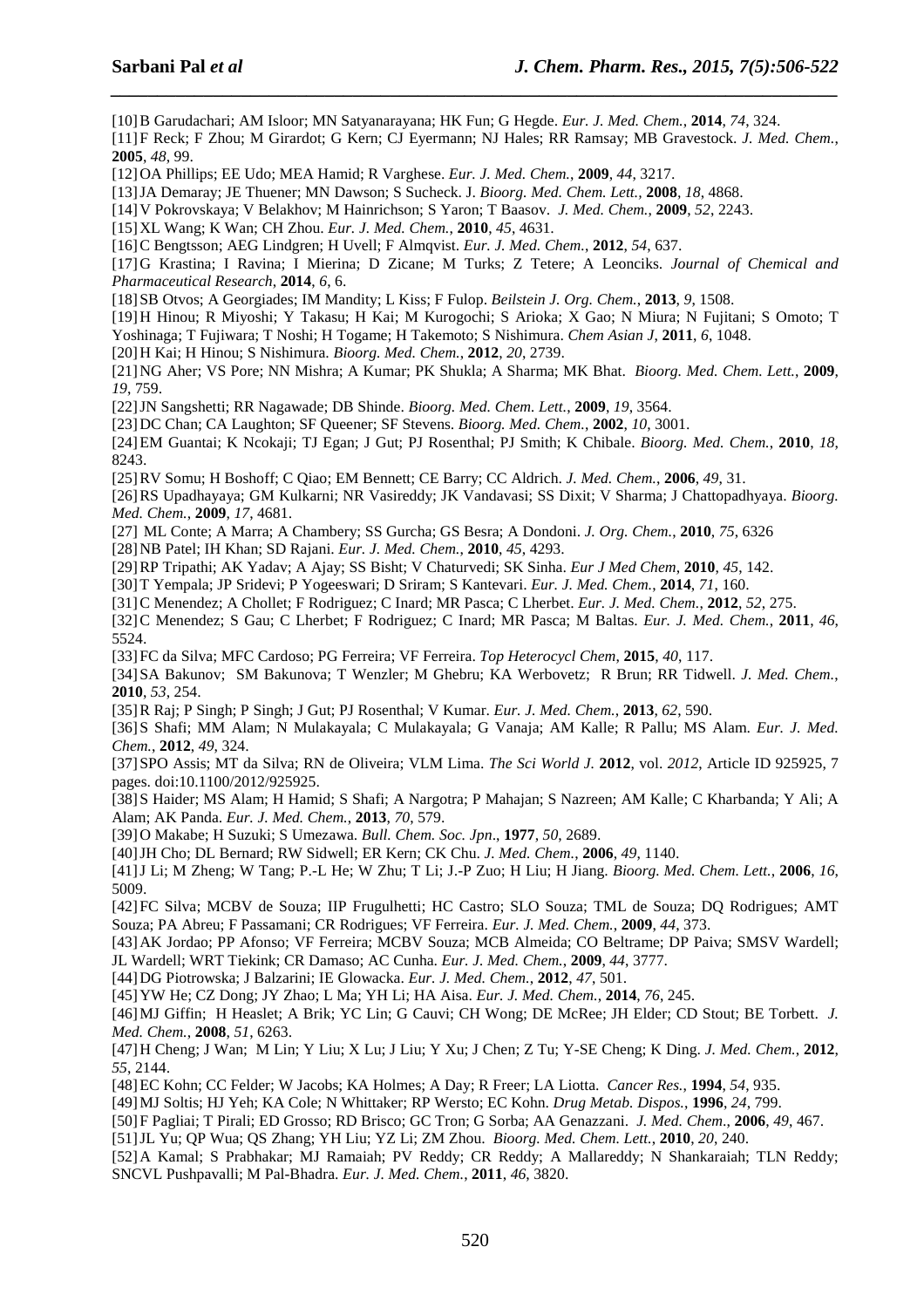[53] C Kurumurthy; PS Rao; BV Swamy; GS Kumar; PS Rao; B Narsaiah; LR Velatooru; R Pamanji; JV Rao. *Eur. J. Med. Chem.*, **2011**, *46*, 3462.

*\_\_\_\_\_\_\_\_\_\_\_\_\_\_\_\_\_\_\_\_\_\_\_\_\_\_\_\_\_\_\_\_\_\_\_\_\_\_\_\_\_\_\_\_\_\_\_\_\_\_\_\_\_\_\_\_\_\_\_\_\_\_\_\_\_\_\_\_\_\_\_\_\_\_\_\_\_\_*

[54] N Siddiquia; W Ahsana; MS Alama; R Alia; S Jainb; B Azada; J Akhtara. *International Journal of Pharmaceutical Sciences Review and Research*, **2011**, *8*, Article-029.

[55] P Singh; R Raj; V Kumar; MP Mahajan; PMS Bedi; T Kaur; AK Saxena. *Eur. J. Med. Chem.*, **2012**, *47*, 594.

[56] IE G1owacka; J Balzarini; AE Wroblewski. *Eur. J. Med. Chem.*, **2013**, *70*, 703.

[57] Y Chinthala; AK Domatti; A Sarfaraz; SP Singh; NK Arigari; N Gupta; SKVN Satya; JK Kumar; F Khan; AK Tiwari; G Paramjit. *Eur. J. Med. Chem.*, **2013**, *70*, 308.

[58] H Elamari; R Slimi; GG Chabot; L Quentin; D Scherman; C Girard. *Eur. J. Med. Chem.*, **2013**, *60*, 360.

[59] YC Duan; YC Ma; E Zhang; XJ Shi; MM Wang; XW Ye; HM Liu. *Eur. J. Med. Chem.*, **2013**, *62*, 11.

[60] PH Olesen; AR Sorensen; B Urso; P Kurtzhals; AN Bowler; U Ehrbar; BF Hansen. *J. Med. Chem.*, **2003**, *46*, 3333.

[61] S Haider; MS Alam; H Hamid. *Inflammation & Cell Signaling*, **2014**, *1*, e95.

[62] MS Alam; R Kajiki; H Hanatani; X Kong; F Ozoe; Y Matsui; F Matsumura; Y Ozoe. *J. Agric. Food Chem.*, **2006**, *54*, 1361.

[63] IS Bennett; G Brooks; NP Broom; SH Calvert; K Coleman; I Francois; *J. Antibiot.*, **1991**, *44*, 969.

[64] IS Bennett; NP Broom; G Bruton; S Calvert; BP Clarke; K Coleman; R Edmondson; P Edwards; D Jones; NF Osborne; G Walker. *J. Antibiot.*, **1991**, *44*, 331.

[65] CG Oliva; N Jagerovic; P Goya; I Alkorta; J Elguero; R Cuberes; A Dordalb. *ARKIVOC*, **2010**, (*ii*), 127.

[66] KJ Thrasher; EJ Hembre; KM Gardinier; KA Savin; JE Hong; LN Jungheim. *The Japan Institute of Heterocyclic Chemistry Communication*, **2006**, *67*, 543.

[67] TT Guimaraes; MCFR Pinto; JS Lanza; MN Melo; RL Monte-Neto; IMM Melo; EBT Diogo; VF Ferreira; CA Camara; WO Valenca; RN Oliveira; F Frezard; EN Silva Junior. *Eur. J. Med. Chem.*, **2013**, *63*, 523.

[68] DT Hsieh; EA Thiele. *Therapeutic Advances in Neurological Disorders*, **2013**, *6*, 189.

[69] S Palhagen; R Canger; O Henriksen; JA van Parys; ME Riviere; MA Karolchyk. *Epilepsy Res.*, **2001**, *43*, 115.

[70] R Kumar; MS Yar; S Chaturvedi; A Srivastava. *Int.J.PharmTech Res.*, **2013**, *5*, 1844.

[71] DC Pryde; GN Maw; S Planken; MY Platts; V Sanderson; M Corless; A Stobie; CG Barber; R Russell; L Foster; L Barker; C Wayman; PVD Graaf; P Stacey; D Morren; C Kohl; K Beaumont; S Coggon; M Tute. *J. Med. Chem.*, **2006**, *49*, 4409.

[72] VR Campos; PA Abreu; HC Castro; CR Rodrigues; AK Jordao; VF Ferreira; MCBV de Souza; FC Santos; LA Moura; TS Domingos; C Carvalho; EF Sanchez; AL Fuly; AC Cunha. *Bioorg. Med. Chem.*, **2009**, *17*, 7429.

[73] A Tahghighi; S Razmi; M Mahdavi; P Foroumadi; SK Ardestani; S Emami; F Kobarfard; S Dastmalchi; A Shafiee; A Foroumadi. *Eur. J. Med. Chem.*, **2012**, *50*, 124.

[74] R Huisgen. *Angew. Chem*., **1963**, *75,* 604.

[75] R Huisgen. *Angew. Chem*., **1963**, *75*, 742.

[76] A Degl'lnnocenti; P Scafato; A Capperucci; L Bartoletti; A Mordini; G Reginato. *Tetrahedron Lett.*, **1995**, *36*, 9031.

[77] BC Boren; S Narayan; LK Rasmussen; L Zhang; H Zhao; Z Lin; G Jia; VV Fokin. *J. Am. Chem. Soc.*, **2008**, *130*, 8923.

[78] HC Kolb; MG Finn; KB Sharpless. *Angew. Chem*., **2001**, *113*, 2056.

[79] F Himo; T Lovell; R Hilgraf; VV Rostovtsev; L Noodleman; KB Sharpless; VV Fokin. *J. Am. Chem. Soc.*, **2005**, *127*, 210.

[80] R Berg; BF Straub. *Beilstein J. Org. Chem.*,**2013**, *9*, 2715

[81] O Yetiskin; S Dadashi-Silab; SB Khan; AM Asiri; Y Yagci. *Asian J. Org. Chem.*, **2015**, DOI: 10.1002/ajoc.201500077

[82] X Duan; Y Zhang; Y Ding; J Lin; X Kong; Q Zhang; C Dong; G Luo; Y Chen. *Eur. J. Org. Chem.* **2012**, *3*, 500.

[83] JE Hein; JC Tripp; LB Krasnova; KB Sharpless; VV Fokin. *Angew. Chem., Int. Ed.*, **2009**, *48*, 8018

[84] IP Silvestri; F Andemarian; GN Khairallah; SW Yap; T Quach; S Tsegay; CM Williams; RAJ O'Hair; PS Donnelly; SJ Williams. *Org. Biomol. Chem.*, **2011**, *9*, 6082.

[85] VI Markov; EV Polyakov. *ARKIVOC*, **2005**, (*viii*), 89.

[86] AD Moorhouse; JE Moses. *Synlett*, **2008**, 2089.

[87] A Kolarovic; M Schnurch; MD Mihovilovic. *J. Org. Chem.*, **2011**, *76*, 2613.

[88] C Hashjin; M Ciyabi; R Baharloui; M Hosseini; G Tavakoli; Hamed. *Chin. J. Chem.*, **2012**, *30*, 223.

[89] D Luvino; C Amalric; M Smietana; J-J Vasseur. *Synlett*, **2007**, 3037.

[90] F Friscourt; G-J Boons. *Org. Lett.*, **2010**, *12*, 4936.

[91] X Chen; Y Yang; C Kuang; Q Yang. *Synthesis*, **2011**, 2907.

[92] DR Rogue; JL Neill; JW Antoon; EP Stevens. *Synthesis*, **2005**, 2497.

[93] S Narala; VR Jupally; AKSB Rao. *Asian Journal of Pharmaceutical and Clinical Research*, **2012**, *5*, 89.